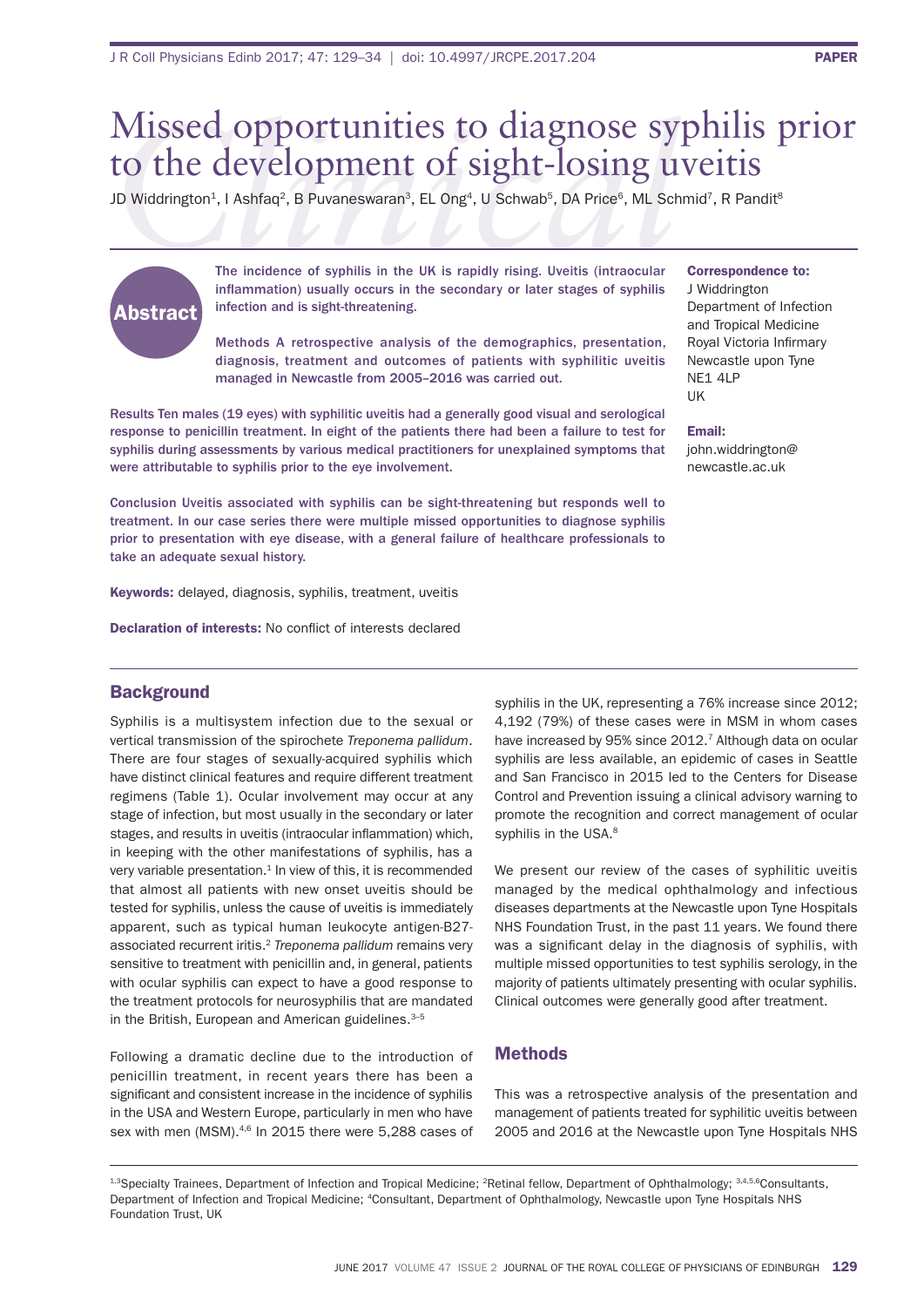#### Table 1 Clinical stages of syphilis<sup>5</sup>

| <b>Clinical stage</b> | <b>Timing</b>       | <b>Clinical features</b>                                                        |  |  |  |
|-----------------------|---------------------|---------------------------------------------------------------------------------|--|--|--|
| Primary               | Incubation period   | Painless ulcer (chancre)                                                        |  |  |  |
|                       | 21 days, lasts 3-8  |                                                                                 |  |  |  |
|                       | weeks               |                                                                                 |  |  |  |
| Secondary             | 4–10 weeks later.   | Multisystem disease – rash (classically involving palms and soles), alopecia,   |  |  |  |
|                       | lasts 3–12 weeks    | mucous ulcers, condylomata lata, splenomegaly, lymphadenopathy and fevers       |  |  |  |
| Latent                | Early $<$ 2 years   | Asymptomatic                                                                    |  |  |  |
|                       | Late $> 2$ years    |                                                                                 |  |  |  |
| Tertiary              | Several years later | 1. Gummatous – skin and bone granulomas                                         |  |  |  |
|                       |                     | 2. Cardiovascular – aortitis                                                    |  |  |  |
|                       |                     | 3. Neurological – meningovascular (stroke) or parenchymous (generalised paresis |  |  |  |
|                       |                     | or tabes dorsalis)                                                              |  |  |  |



Figure 1 Ocular diagnoses in patients with uveitis due to syphilis. (a) Different diagnostic categories for the 19 eyes affected by syphilitic uveitis. (b) Anatomy of the eye illustrating the different types of uveitis caused by syphilis (adapted from<sup>24</sup>)

Foundation Trust. The case definition for syphilitic uveitis was an adult patient presenting with uveitis and positive treponemal serology (both treponemal-specific serology and the non-treponemal venereal disease reference laboratory (VDRL) test). Patients were identified from clinical coding and the Newcastle Uveitis Service database. Anonymised details of patient demographics, systemic and ocular presenting features, serological diagnosis, ocular imaging, treatment and serological and visual outcomes were collected. Caldicott approval was granted prior to collection of anonymised data.

# Results

#### Background features

Ten male patients (19 eyes, median age 45.5, range 41–70 yrs) with syphilitic uveitis treated in newcastle between 2005 and 2016 were identified and included in our analysis (Table 2). None had been diagnosed with or treated for syphilis previously. syphilis was acquired through homosexual intercourse in nine patients and heterosexual intercourse in the remaining patient. One was known to be HIV positive prior to the diagnosis of syphilis and another was diagnosed with HIV during the treatment for syphilis.

there was a delay in the diagnosis of syphilis in eight of

the ten patients with a median delay from the development of symptoms consistent with syphilis to presentation with ocular manifestations of 5 months (range 3–9 months). seven of these eight patients described classical features of secondary syphilis (Table 1) prior to the onset of ocular symptoms, while three patients had pre-existing ocular symptoms. Prior to the diagnosis of syphilitic uveitis, these seven patients had been investigated by clinicians in primary and secondary care for symptoms which are consistent with syphilis infection, but none was tested for syphilis or had evidence that an adequate sexual history was obtained. The two cases discussed below illustrate some of the missed opportunities to diagnose syphilis prior to the presentation with ocular involvement.

#### Diagnosis and treatment of syphilitic uveitis

The median duration of ocular symptoms prior to presentation was 9.5 days (range 2–60 days). All patients complained of decreased vision, four had eye pain and three had red eyes. Nine (90%) had bilateral eye involvement. The ophthalmic diagnosis was posterior uveitis/chorioretinitis in nine eyes (three of which had acute placoid chorioretinitis, a finding pathognomic of syphilis<sup>9</sup>), panuveitis in seven eyes and anterior and/or intermediate uveitis in three eyes (figure 1). Treponemal-specific serological tests were positive in all ten patients. At presentation the VDRL was detectable in all ten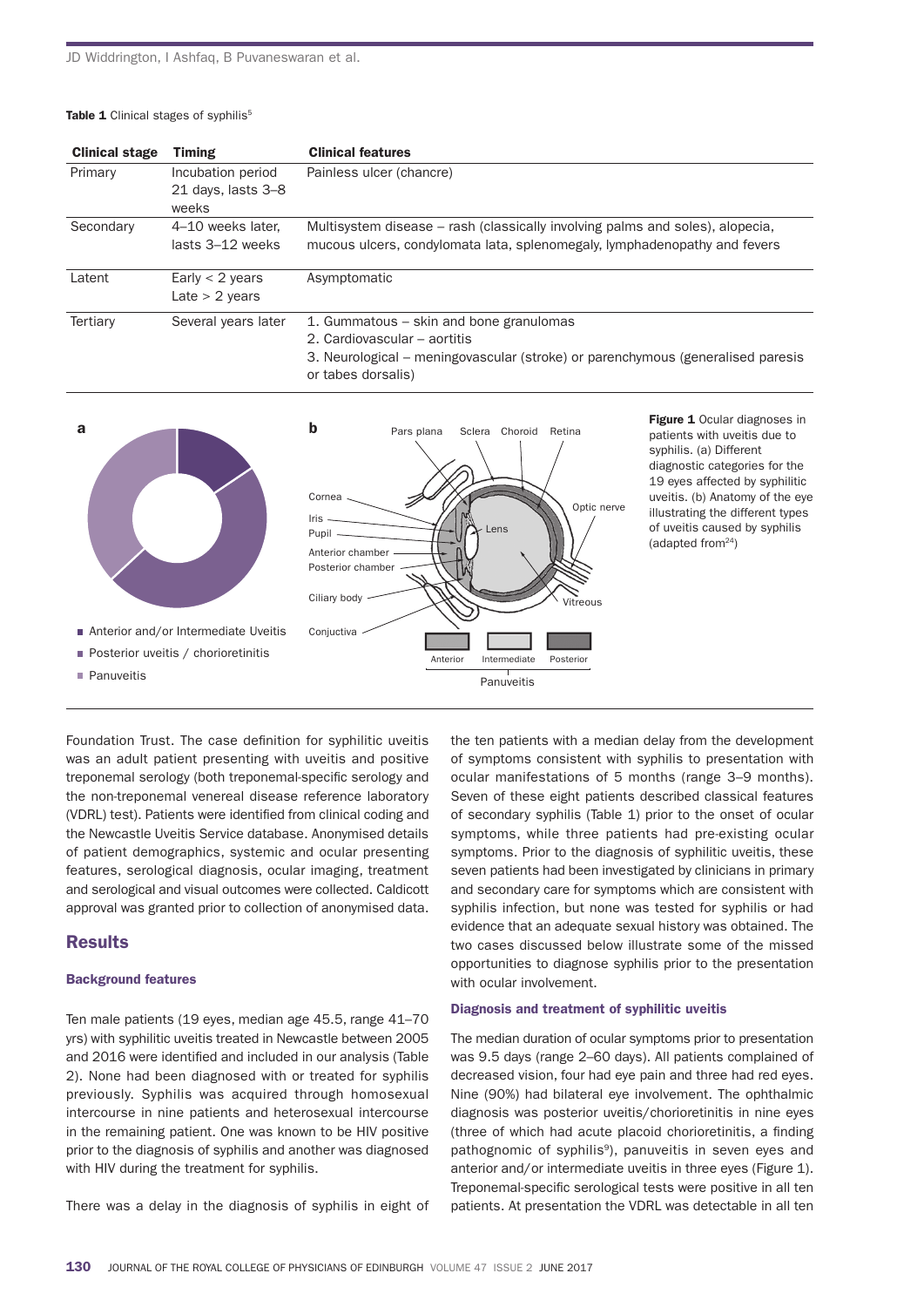|             | Age<br>(yrs) | HIV<br>status | <b>Initial</b><br>symptoms<br>to<br>diagnosis | <b>Prior symptoms</b>                                                                                                       | <b>Specialties</b><br>investigating<br>prior<br>symptoms | Type of<br>uveitis                                               | <b>Initial</b><br>visual<br>acuity | <b>Initial</b><br><b>VDRL</b> | <b>Final</b><br>visual<br>acuity | <b>Final</b><br><b>VDRL</b> |
|-------------|--------------|---------------|-----------------------------------------------|-----------------------------------------------------------------------------------------------------------------------------|----------------------------------------------------------|------------------------------------------------------------------|------------------------------------|-------------------------------|----------------------------------|-----------------------------|
| A           | 57           | Neg           | 9 months                                      | Fevers,<br>lymphadenopathy<br>(biopsied) and<br>maculopapular<br>rash. Loss of<br>vision in left eye                        | Endocrinology,<br>Haematology                            | LE<br>chorioretinitis,<br>RE placoid<br>chorioretinitis          | RE: 6/6,<br>LE: CF                 | 1:256                         | RE: 6/6,<br>LE: 6/9              | 1:32                        |
| B           | 41           | Pos           | 8 months                                      | Genital ulcer<br>followed by<br>palmar rash                                                                                 | Dermatology                                              | <b>Bilateral</b><br>chorioretinitis                              | RE: 6/9,<br>LE: PL                 | 1:128                         | RE: 6/12,<br>LE: 6/9             | 1:32                        |
| $\mathbf C$ | 47           | Neg           | 6 months                                      | <b>Blurred vision</b>                                                                                                       | n/a                                                      | <b>Bilateral</b><br>anterior and<br>intermediate<br>uveitis      | RE: 6/6.<br>LE: 6/9                | 1:128                         | RE: 6/5,<br>LE: 6/9              | 1:32                        |
| D           | 46           | Neg           | 8 months                                      | Night sweats,<br>evanescent<br>rash, mouth<br>ulcer (biopsied<br>twice), anal<br>warts (biopsied).<br><b>Blurred</b> vision | Colorectal<br>surgery, ENT,<br>Oral surgery              | RE placoid<br>chorioretinitis                                    | RE: 6/24;<br>LE: 6/9               | 1:128                         | RE: 6/12,<br>LE: 6/6             | Not<br>done                 |
| E           | 45           | Pos           | Nil                                           | Nil reported                                                                                                                | n/a                                                      | <b>Bilateral</b><br>panuveitis,<br>LE placoid<br>chorioretinitis | RE: 6/60,<br>LE: CF                | 1:32                          | RE: 6/12,<br>LE: 6/12            | 1:8                         |
| F           | 41           | Neg           | Nil                                           | Nil reported                                                                                                                | n/a                                                      | <b>Bilateral</b><br>panuveitis                                   | RE: 6/12,<br>RE: 6/9               | 1:128                         | RE: 6/9,<br>LE $6/9$             | 1:16                        |
| G           | 42           | Neg           | 3 months                                      | Weight loss,<br>alopecia and<br>lymphadenopathy<br>(biopsied)                                                               | Haematology,<br>General<br>surgery                       | <b>Bilateral</b><br>panuveitis                                   | RE: PL, LE:<br>HM                  | 1:128                         | RE: CF, LE:<br>6/36              | 1:1                         |
| Н           | 70           | Neg           | 4 months                                      | Weight loss,<br>rash, balanitis<br>(biopsied),<br>adrenal<br>insufficiency                                                  | Endocrinology,<br>Urology                                | <b>RE</b> anterior<br>uveitis, LE<br>panuveitis                  | RE: 6/9,<br>LE: PL                 | >1:256                        | RE: 6/9,<br>LE: PL               | 1:32                        |
|             | 41           | Neg           | 3 months                                      | Fever,<br>weight loss,<br>maculopapular<br>rash and<br>lymphadenopathy                                                      | Haematology                                              | <b>Bilateral</b><br>chorioretinitis                              | RE: 6/60,<br>LE: 6/9               | 1.:128                        | RE: 6/12,<br>LE: 6/6             | Not<br>done                 |
| J           | 65           | Neg           | 3 months                                      | Night sweats,<br>myalgia,<br>arthralgia and<br>maculopapular<br>rash                                                        | General<br>practitioner                                  | Bilateral<br>panuveitis                                          | RE: 6/9,<br>LE: CF                 | 1:128                         | RE: 6/6,<br>LE: 6/18             | 1:8                         |

Table 2 Clinical details of cases of ocular syphilis managed in Newcastle 2005-2016

Visual acuity is measured on the Snellen scale. CF, counting fingers; HM, hand movements; LE, left eye; PL, perception of light; RE, right eye; VDRL, venereal diseases reference laboratory

patients with a median titre of  $1:128$  (range  $1:32$  to  $>1:256$ ). a lumbar puncture was carried out in seven patients (70%); five showed cerebrospinal fluid evidence of neurosyphilis.

all patients were treated with treponemicidal doses of parenteral penicillin for 17 days in accordance with the

British Association for Sexual Health and HIV guidelines.<sup>5</sup> In addition, all patients received tapering regimens of topical corticosteroids and mydriatics. seven (70%) received systemic corticosteroids with a median starting dose of 50 mg (range 40–60 mg) oral prednisolone, tapered according to the degree of ongoing intraocular inflammation.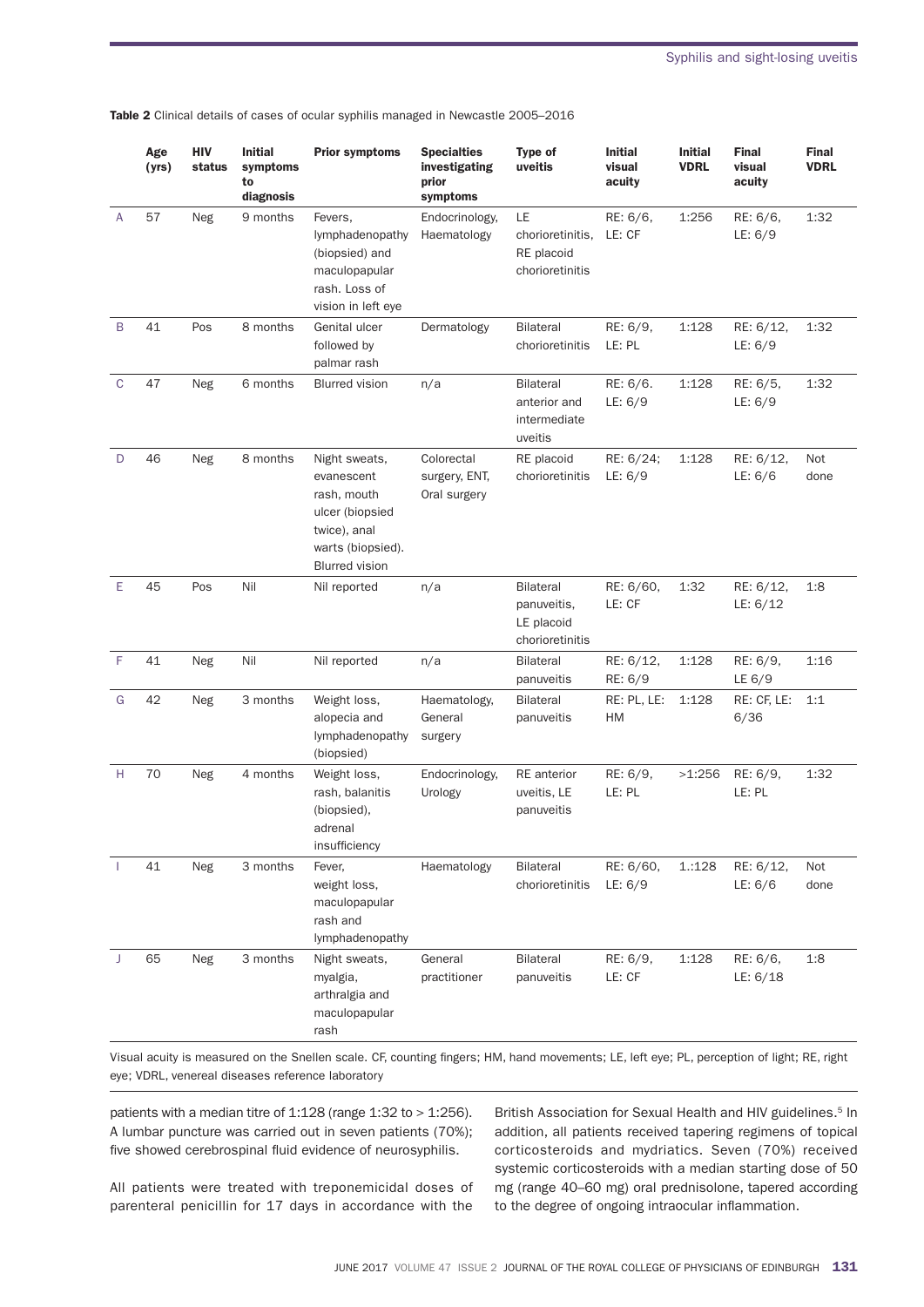Figure 2 Fundal images before (left) and after (right) treatment for ocular syphilis indicating significant improvement in placoid chorioretinitis in the right eye



#### **Outcomes**

Treatment of syphilis resulted in resolution of intraocular inflammation and improvement of visual acuity in the majority of patients. of the 19 affected eyes, visual acuity improved by at least one line on the Snellen chart in 13 eyes, with a median improvement of two lines (range -1 to +8) (Table 2). In two eyes, visual acuity deteriorated following treatment, in both cases by one line and in association with an improvement in the acuity in the other eye. There was an improvement in the syphilis serology after treatment, with all eight patients who attended follow-up achieving the target of a four-fold reduction in VDRL titre at 6 months post treatment (median VDRL at 6 months post treatment was 1:32, range 1:1–1:32).5

# Case studies

#### Patient 1

a 46-year-old male presented 4 weeks after a sudden onset of painless loss of vision in his right eye. Examination revealed a right-sided relative afferent pupillary defect with reduced acuity (6/24 Snellen acuity) and colour vision. The right optic disc was swollen and there was a large area of placoid chorioretinitis at the right macula (figure 2). Syphilis serology was positive with a VDRL titre of 1:128 and he was immediately commenced on a 17 day course of procaine penicillin and probenicid, along with topical and systemic steroids (prednisolone 60 mg for 3 days). At 3 months post treatment he had excellent improvement in his retinal appearance, visual acuity (6/12) and non-treponemal serology tests (VDRL 1:32).

Prior to presentation with ocular symptoms he had an 8-month history of night sweats following a self-resolving evanescent skin rash. During this period he had persistent mouth ulcers which were investigated by both ENT and oral surgeons. On both occasions he had biopsies of the ulcers,



which indicated chronic inflammation attributed to smoking. in addition, he had been troubled by a circumferential anal wart which was extensively investigated by colorectal surgeons. There is no documentation of an adequate sexual history at any of these assessments and at no point was syphilis serology tested.

#### Patient 2

a 70-year-old male initially presented after a fall, following a one week history of intermittent dizziness and three months of weight loss. he was thin with hypotension and a patchy scaly rash over his palms with associated hyperpigmentation. investigations revealed an acute kidney injury with hyponatraemia and hyperkalaemia. A short Synacthen test confirmed adrenal insufficiency and imaging indicated diffusely hypertrophic adrenal glands with retroperitoneal lymphadenopathy. he was reviewed by a urologist who noted a painless erythematous glans penis with associated urethral thickening. A glans biopsy revealed zoon balanitis. his adrenal insufficiency was treated with hydrocortisone, which resulted in symptomatic and biochemical improvement. at no point during this admission was syphilis serology tested. Retrospective history taking revealed that he recalled having unprotected sex with three casual female partners in the months prior to hospital admission.

Two months later he presented to eye casualty with one week history of a red left eye associated with reduced visual acuity (left eye – light perception, right eye –  $6/9$ ). Examination revealed bilateral panuveitis. syphilis serology was positive with a VDRL titre of  $>$  1:256. He was immediately commenced on a 17 day course of benzylpenicillin, along with topical corticosteroids and cyclopentolate. Unfortunately, his treatment was complicated by the development of a left total retinal detachment which was inoperable and resulted in blindness of his left eye.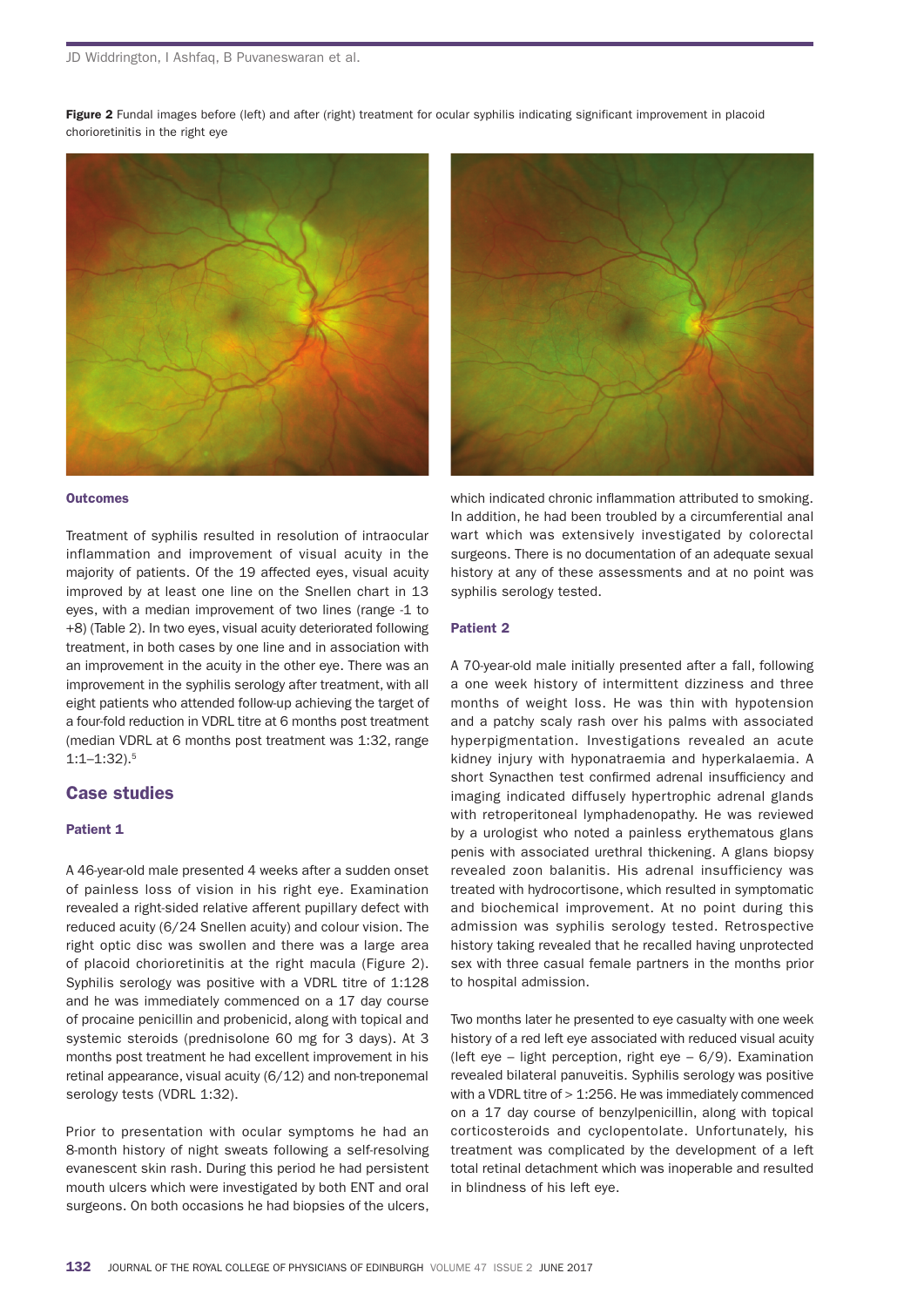Box 1 Summary of British Association of Sexual Health and HIV minimum components of a sexual history<sup>16</sup>

#### Key components of a sexual history components

- symptoms of sexually transmitted infection(s) including dysuria, genital discharge, genital ulceration
- Date of last sexual contact
- Total number of partners in the past 3 months
- Gender(s) of partners
- Anatomical sites of exposure  $-$  including whether insertive or receptive intercourse
- Condom use
- Clarify any suspected infection risk or symptoms in partner(s)
- Previous history of sexually transmitted infections
- for women last menstrual period, contraceptive and cervical smear history
- Blood-borne virus risk assessment and vaccination history for those at risk
- agree the method for communicating results of tests

## **Discussion**

In this case series we have described ten patients presenting with uveitis as an uncommon but serious manifestation of syphilis. syphilis can affect all structures of the eye, with the most frequent ocular manifestation being uveitis, which may be unilateral or bilateral. $1$  Uveitis is classified anatomically depending on the predominant location of inflammation inside the eye; anterior (anterior chamber), intermediate (vitreous), posterior (retina and/or choroid, including chorioretinitis) or panuveitis (equal involvement of all three locations) (figure 1b).10 Posterior uveitis or panuveitis from syphilis infection may cause severe sight loss or blindness if untreated, but treatment can dramatically reverse the visual loss, as illustrated in six of our patients (Table  $2$ ).<sup>1,6</sup>

Our case series is comparable to that described in the British ocular syphilis study, a national prospective population-based study, which identified 41 patients (63 eyes) with intraocular syphilis between 2009 and 2011.<sup>11</sup> These patients were predominantly male (90.2%), 56% had bilateral disease and panuveitis was the most frequent diagnosis (41.3%). In agreement with our findings, 92.1% of these patients had an improvement in visual acuity following penicillin treatment and 48% of those in which details were recorded described a recent illness with symptoms attributable to syphilis. other recent case series of syphilitic uveitis from the USA, Australia and China describe a similar picture of predominantly bilateral posterior segment disease in patients with recent symptoms suggestive of primary or secondary syphilis, most of whom achieve good ocular outcomes following penicillin treatment.<sup>12-15</sup>

The incidence of syphilis in the UK is rapidly rising, particularly in the MSM population.<sup>7</sup> However, the awareness of syphilis in non-specialists is not rising in parallel with this change.

We have identified a clear failure to take an adequate sexual history (Box 1) or consider testing for syphilis in the majority of cases in the months prior to the presentation with eye involvement.<sup>16</sup>

It is well recognised there are a number of barriers to sexual history taking in healthcare professionals, including inadequate communication skills training, a lack of emphasis on sexual health during clinical training and the impact of personal beliefs on professional behaviour.<sup>17</sup> Furthermore, when non-specialists consider sexually transmitted infections they tend to test in a selective and restrictive manner, rather than adopting the comprehensive testing that is used in genito-urinary medicine clinics.<sup>18</sup> This is illustrated by the finding that three patients in our series had HIV testing when presenting with unexplained symptoms but syphilis testing was not carried out at the same time.

a number of studies have explored the barriers to testing for hiv and these are likely to be relevant to syphilis given the similar risk factors and stigma surrounding both infections. in 2014 approximately 40% of patients diagnosed with hiv in the UK already had late-stage disease leading to increased morbidity and mortality.<sup>19</sup> In a significant proportion of these cases there had been missed opportunities to diagnose hiv in the 12 months prior to diagnosis; in one study 25% of newly identified HIV positive patients had been seen in a healthcare setting in the past year, 71% of which were subsequently diagnosed with late-stage HIV infection.<sup>20</sup> Although individuals may avoid hiv testing due to a failure to recognise they are at risk or fear of the consequences of a positive test, in most cases low levels of testing have been found to be due to low numbers of HIV tests being offered. $21,22$  Reasons for healthcare professionals failing to test for hiv include a perceived lack of knowledge and training about the risk factors and clinical features of hiv and concern about the process of informing patients of positive results.23

### **Conclusion**

syphilis is the great imitator with protean clinical presentations and therefore diagnosis requires a high index of clinical suspicion. This case series indicates that patients with syphilis may present with unexplained symptoms to a variety of specialists and diagnosis can be delayed due to a failure to consider the need for a sexual history or syphilis testing. a failure to diagnose syphilis can leave patients at risk of developing severe complications, including sight-threatening uveitis. given the rapidly increasing incidence of syphilis in the UK, there is a pressing need to improve awareness and recognition of this treatable infection, encourage increased sexual history taking and comprehensive sexually transmitted infection screening.  $\bullet$